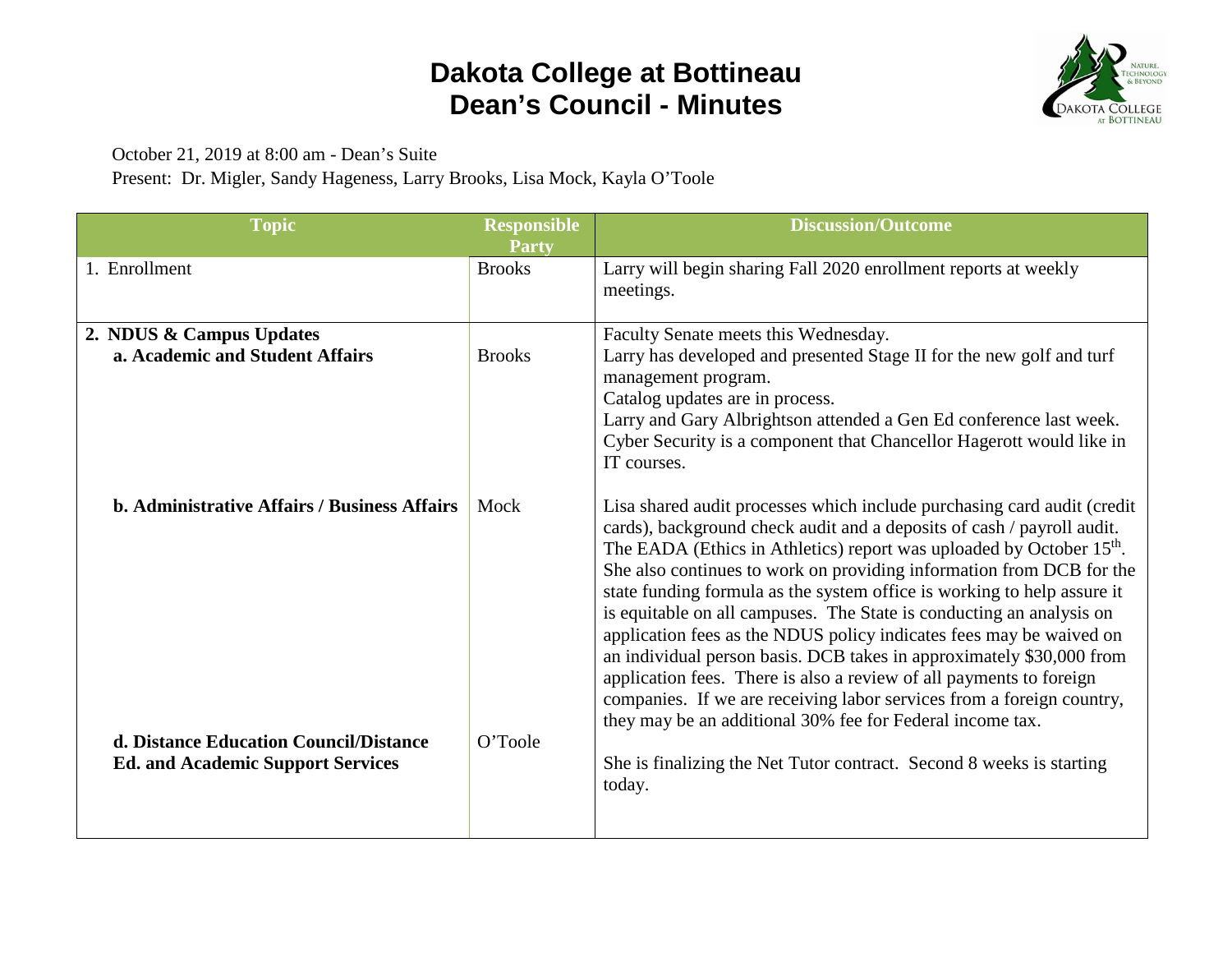## **Dakota College at Bottineau Dean's Council - Minutes**



|                                                  |                | Setting up DC registration days on campus. The first one will be<br>November 8 <sup>th</sup> with a limit of 20 students. There will be another one in<br>December. 400 letters will be mailed out to parents/students.<br>There is a community ed painting class scheduled for tonight, although<br>it was canceled due to low registration.<br>Mid-terms were due Friday. There is an HLC Criterion 5 Webinar this<br>week to attend.                                                                                                                                                    |
|--------------------------------------------------|----------------|--------------------------------------------------------------------------------------------------------------------------------------------------------------------------------------------------------------------------------------------------------------------------------------------------------------------------------------------------------------------------------------------------------------------------------------------------------------------------------------------------------------------------------------------------------------------------------------------|
| e. Public Affairs Council                        | Hageness       | Ashley Pedie has been hired for the TRiO Career Counselor position.<br>This opens the Nursing Administrative Assistant position.                                                                                                                                                                                                                                                                                                                                                                                                                                                           |
| f. Foundation                                    | <b>Stevens</b> | Marketing team met with marketing consultant on Friday to review<br>promotions for 2019-20 academic year.                                                                                                                                                                                                                                                                                                                                                                                                                                                                                  |
| g. Chancellor's Cabinet / Dean's Update          | Migler         | Scholarship recognition luncheon will be at noon, October $30th$ . The<br>Alumni-Hall of Fame banquet will not be rescheduled due to the<br>weather. Instead will recognize 2019 and the 2020 recipients next fall.<br>The Foundation has a change in the accounting from to Brady Martz<br>after a RFP review.                                                                                                                                                                                                                                                                            |
|                                                  |                | SBHE Meeting will be this Thursday, via IVN.<br>AD position closed last Friday. Several internal applications and an<br>external application received. Dr. Migler would like to set up a Search<br>Committee and have an offer made by the end of the month.<br>Replacement tables were purchased for NSC 105 along with sixty<br>stacking chairs. Either the Vice Chancellor or Chancellor will be<br>visiting Campus on Wednesday, November $6th$ . This is the same day as<br>our Campus Forum. Dean's Council representatives were asked to<br>keep the afternoon open for this visit. |
| 3. Other<br><b>Faculty Qualifications Policy</b> | Hageness       | <b>Click Here for Attachments</b><br>An edited version f the Faculty Qualifications policy was provided for<br>review. Recommendation made by the Policy Review Committee that<br>Dean's Council review for appropriate action.                                                                                                                                                                                                                                                                                                                                                            |